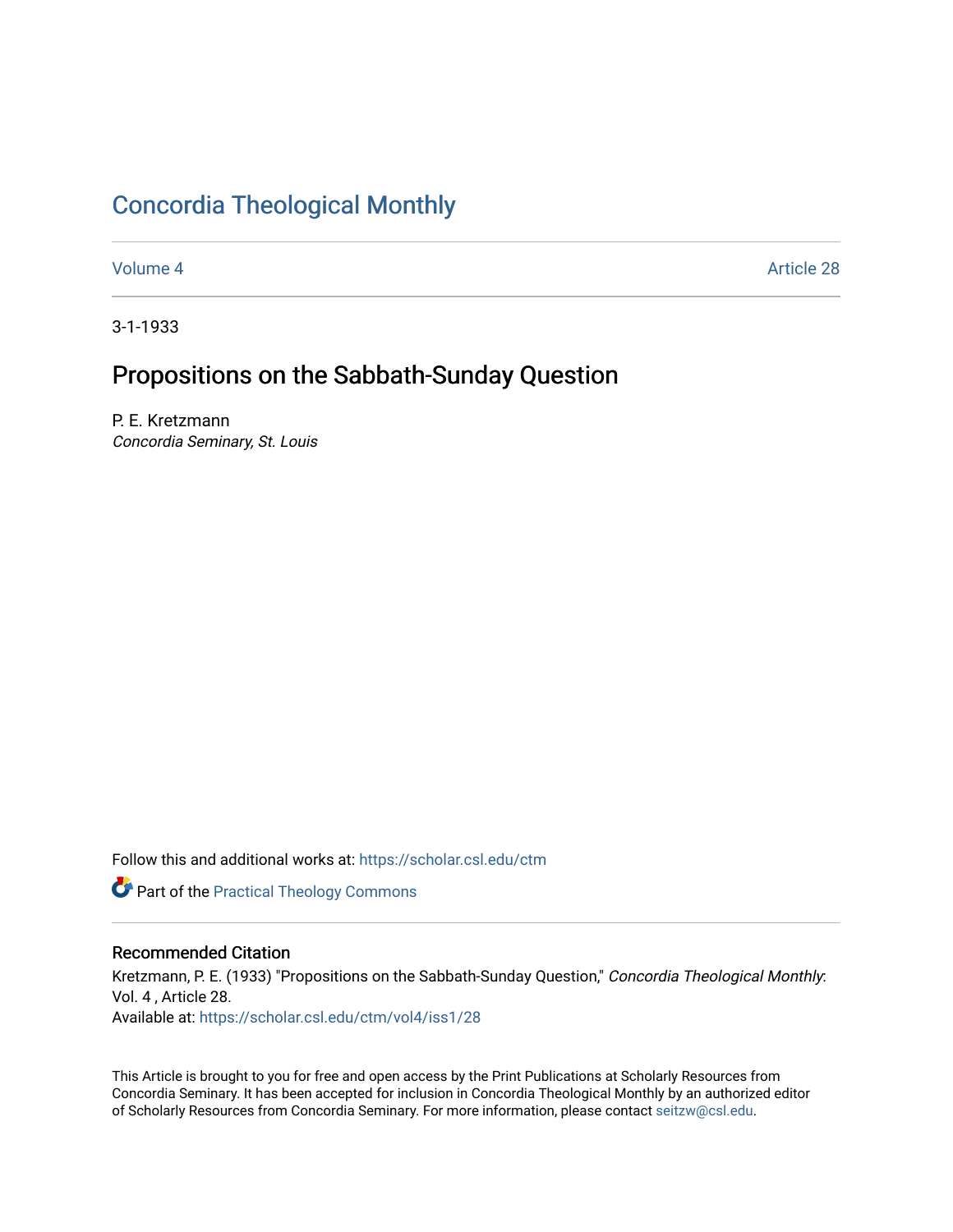#### Propositions on the Sabbath-Sunday Question.

## Propositions on the Sabbath-Sunday Question.

1. The observance of one particular day, the seventh day of the week, is not a part of the Natural Law written in the hearts of men at the beginning and later codified in the Moral Law. We have no evidence of a command of God in the time of the Patriarchs, before and after the Flood, by which the Sabbath may be said to have been instituted.

NOTE. - Gen. 2, 2.3 simply speaks of God's sanctifying the seventh day, to which statement, however, no command is attached with reference to its observance by man. Luther indeed surmises (III, 950) that the believers, who had the true service of God, came together on that day to call upon God, but he offers no proof. Heb. 4, 4 ff. connects the Genesis passage with the promise of the final rest reserved for all faithful believers. - While rest-days are observed in the primitive religions, they are not, as a rule, periodic in character, nor are they necessarily consecrated to a deity and employed for religious services. Even in the Babylonian system of time the rest-day on the seventh, fourteenth, twenty-first, and twenty-eighth day of the month was connected with the period of lunation, since the moon was regarded as resting at the height of her brilliancy. (Cp. Hastings, Encyclopedia of Religion and Ethics, sub voce "Sabbath.")

2. The Jews were given the specific command to keep the seventh day of the week, the Sabbath, as a day of cessation from labor and of a holy assembly with sacrificial offerings. Its observance was included in both the Civil and the Ceremonial Law.

NOTE. - That the keeping of the seventh day as a day of rest and worship was not a self-evident matter appears from the specific command of God in the wilderness in Ex. 16, 23 ff. Cp. chap. 20, 8 ff.; 31, 15 ff. To the children of Israel the Sabbath-day was a day of cessation from labor, Ex. 16, 29; 20, 10; 35, 3; Num. 15, 32-36; Amos 8, 5. 6, and of a holy assembly with special offerings, Num. 28, 9 f.; Lev. 24, 8; Is. 58, 13 f.

3. The Old Testament Sabbath has been abrogated in the New **Testament and hence also the Jewish provisions regarding compulsory** rest on that day as by divine command.

NOTE. - This appears clearly from the principle which Jesus enunciated, namely, that the Son of Man is the Lord of the Sabbath-day, Matt. 12, 8, as well as from the fact of His ignoring the traditional observance of the Sabbath in performing miracles of kindness on that day, Matt. 12, 5 ff.; Mark 3, 4; 2. 27; Luke 13, 14 ff.; 14, 5; John 7, 23; 9, 14, and in setting forth the spirit of the Moral Law pertaining to the worship of God, John 4, 24, apart from all external ceremonies connected with place and time. - The specific principle of the New Testament is stated in Col. 2, 16, where Sabbaths are expressly mentioned, and in Gal. 4, 9-11.

4. The first day of the week, or Sunday, was chosen as the day of worship by the Church of the New Testament, partly on the basis of the apostolic example, partly in perpetual commemoration of the day of Christ's resurrection.

NOTE. - The first direct reference to Sunday as a day of worship is in 1 Cor. 16, 2: "Upon the first day of the week" (xarà µiav σαββάτου).

Published by Scholarly Resources from Concordia Seminary, 1933

195

 $\mathbf{1}$